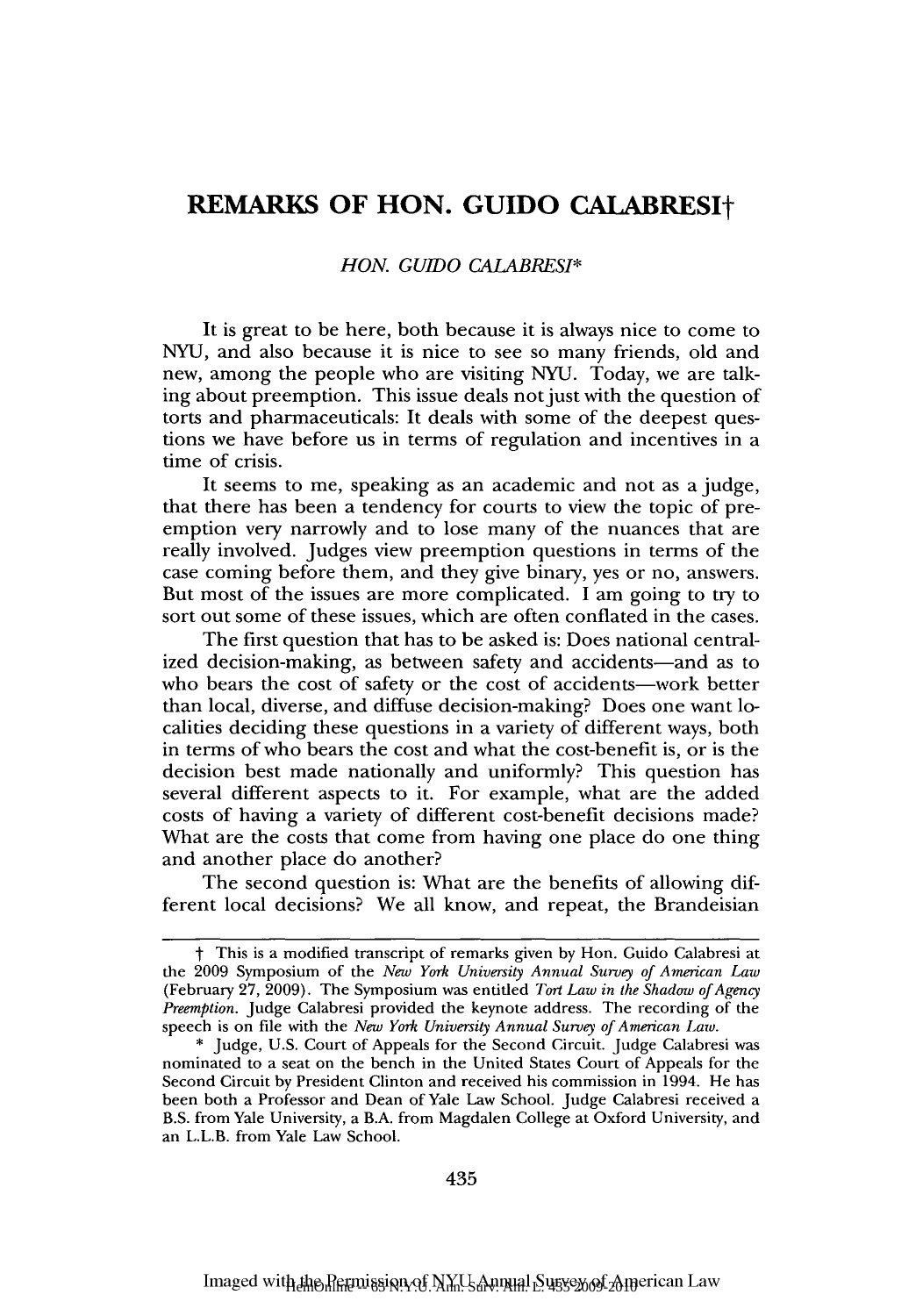notion that allowing different decisions fosters experimentation.1 But we must also understand that in our system, local decision-making is very important so that we can have different values introduced into the system. We are profoundly red and blue. Abraham Lincoln was wrong when he said the nation could not live half-slave and half-free.<sup>2</sup> We did for a very long time live half-slave and halffree until Dred Scott said the country had to live all-slave. 3 Then the Abolitionists, who were right but repulsive as far as most Northerners were concerned, became acceptable: If it was going to be all one way, then it was going to be our way.

How often in America do we have, and want to have, different values, different notions of what life is worth, of what things are worth? In this sense it is interesting and perhaps not surprising that we have not had a national tort law in the United States. I believe that the United States is much more divided in terms of values than is Europe-I am talking about the core, old Europe, because those countries share similar values. And that may be why Europe can stand not having a strong central government. Consider the death penalty. Countries that have the death penalty may not join the European Union. In the United States, opinions are widely divergent on that topic. And so it is with other things. Europe had better watch out when it decides to expand beyond the core that has certain values, because it will then need a strong central government. We survived, with different values, only because we had a very strong central government at the time of the Civil War. So that is what the second question asks: What are the benefits of introducing different values into a decision-making system?

The third question is: What does the difference between localized and centralized decision-making tell us about who bears the burden of these decisions? In torts cases, the choice is not only as to how many accident costs we want, how many safety costs we want, and which ones. That is certainly an important issue. But there is also the question of who bears the costs. If we do not allow new drugs, some people are going to suffer. If we do allow new drugs, other people will suffer. Will the person who uses a drug that has come in more recently, more quickly, bear the cost, or will it be the person who doesn't get the drug because there has been a greater

*<sup>1.</sup>* See New State Ice Co. v. Liebmann, 285 U.S. 262, 311 (1932) (Brandeis, J., dissenting) ("It is one of the happy incidents of the federal system that a single courageous state may, if its citizens choose, serve as a laboratory; and try novel social and economic experiments without risk to the rest of the country.").

<sup>2.</sup> Abraham Lincoln, House Divided Speech (June 16, 1858).

<sup>3.</sup> Scott v. Sandford, 60 U.S. 393, 405-06 (1856).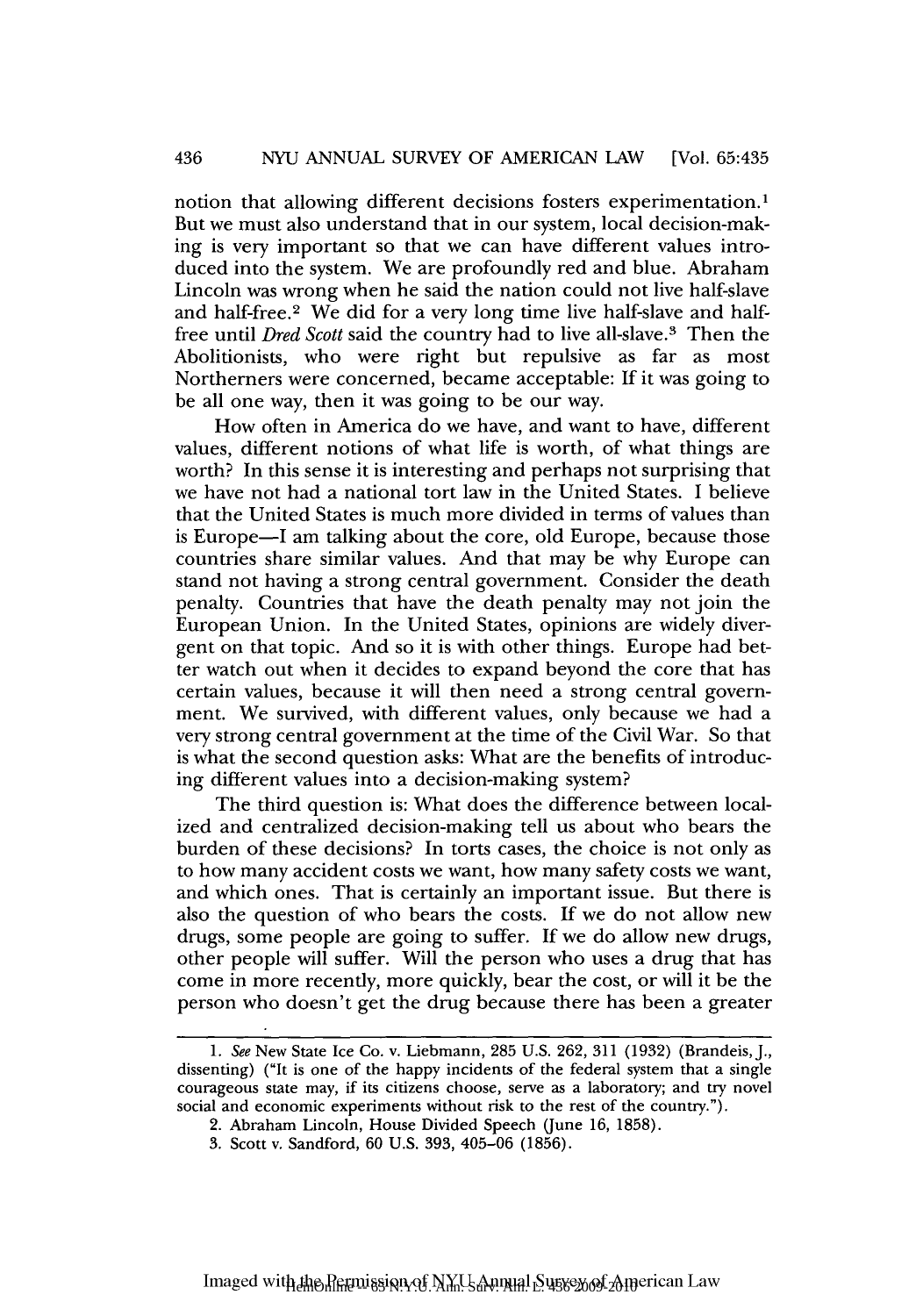delay? They are different people, and that is separate from the question of which alternative is more efficient.

The fact that underneath all of these choices there are distributional issues was brought home to me dramatically many years ago when I went to the hospital to see my friend Alex Bickel, who seemed very well except that he had just been diagnosed with terminal brain cancer. I knew that his illness was a result of his smoking. I was, and am, against prohibition because it generally is inefficient, and prohibiting smoking would have all sorts of terrible consequences. But I also knew that if smoking had been prohibited, Alexander Bickel would have lived because he would not have broken the law. So maybe the option of prohibition is not efficient, but the distributional consequences of one rule as against another were brought home to me. Therefore, in this question of where we decide, centrally or locally, there is not just the efficiency question. Because wherever there is a cost-benefit there are some people who bear the costs and some people who receive the benefits, and we must ask ourselves: Who will those people be?

All of this is completely separate from the question of whether the cost-benefit and distributional decisions are best made through regulations or through incentives. The cases, because of the way they come up, make it appear as if central decision-making means regulation, and local decision-making means incentives. Yet, that is not necessarily so. One could perfectly well have a national tort system with national standards, which would apply to drugs all over the country. And one could have local regulation and then consider whether such local regulations are preempted by federal rules (either regulatory or torts-like). We simply assume in these cases that because, by-and-large, local rules consist of tort incentives and, by-and-large, the national system is a system of administrative regulatory decision-making, that the tradeoff between torts and administrative regulation is what is involved in the question of preemption. But *that* tradeoff is a very different question from whether to have local decision-making as opposed to national decision-making. It is a question of what kind of system we want, regardless of the level of government at which it is implemented.

In addition to acting as if centralized decision-making is regulatory and localized decision-making is not, we often look at the two systems in an idealized or demonized way. Justice Scalia, for instance, talks about the tort system in the most disparaging terms.<sup>4</sup>

*<sup>4.</sup> See,* e.g., Riegel v. Medtronic, Inc., 552 U.S. 312, 325 (2008) ("A jury, on the other hand, sees only the cost of a more dangerous design, and is not concerned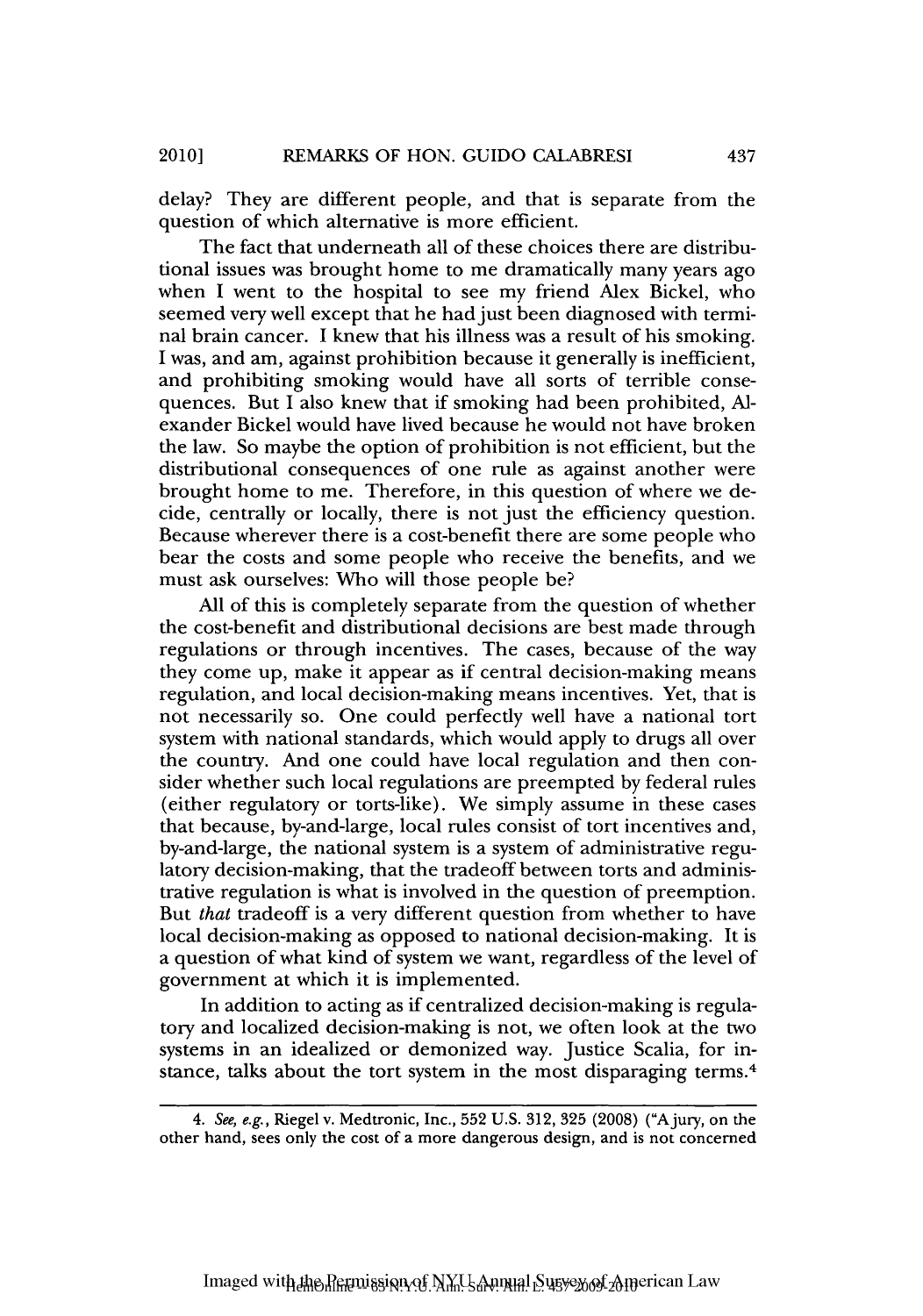He may be right, but the existing tort system is not the only possible system of incentives (as against regulation) that we could have. That is, one could have, either at the national or at the local level, a totally different system of incentives, like the old New Zealand system, which would avoid the perceived flaws in current tort law. Conversely, Justice Breyer, known to some of his friends as "the Commissioner," sometimes describes agencies as if they were nearperfect.5 **Of** course they are not. Others describe regulation as being inevitably corrupt, overtaken **by,** and in the hands of, the regulatees.<sup>6</sup> This too is an overstatement.

**If** we are serious, we should ask not just the questions of whether decisions should be made at the national or local level, and not just whether we should use regulation rather than incentives. Rather, we should also ask: Absent a perfect system, which system would work reasonably well? And, in doing so, we should consider variations from the existing regulation or tort models. Yet we talk about preemption in particular cases as if none of these alternatives are possible.

Now, of course, courts deal with specific cases that come before them. And, if the courts were only treating these issues in a traditional legal sense of saying, "this is what Congress said or this is what Congress intended," then speaking as if the universe of options were closed would be understandable. But, when courts address the broadest policy questions and decide one way or another-because, for instance, they like or do not like existing tort law-the issues become more complicated. Thus, one often finds people saying, "torts means no experts; regulation means experts." That is not necessarily so. It is possible to have a regulatory system comprised of rotating lay people, which would avoid the danger of having the decision-makers be co-opted **by** the regulatees, but which would also not have experts. Conversely, a system of incentives could be established through expert bodies. **All** of this gets

Imaged with the Permission of NYU Annual Survey of American Law

with its benefits; the patients who reaped those benefits are not represented in court.").

*<sup>5.</sup> See* Medtronic v. Lohr, **518 U.S.** 470, **506 (1996)** (Breyer, **J.,** concurring) (holding that courts should defer to the agency's preemption determination because of "special understanding of the likely impact of both state and federal requirements, as well as an understanding of whether (or the extent to which) state requirements may interfere with federal objectives").

*<sup>6.</sup> See, e.g.,* Richard **A.** Epstein, *Why the Modern Administrative State Is Inconsistent with the Rule of Law,* **3 N.Y.U. J.** L. **& LIBERTY** 491, 492 **(2008)** (arguing that it is not possible to "shield administrative agencies in **highly** sensitive areas from various forms of factional and political influence that have little or nothing to do with technical expertise").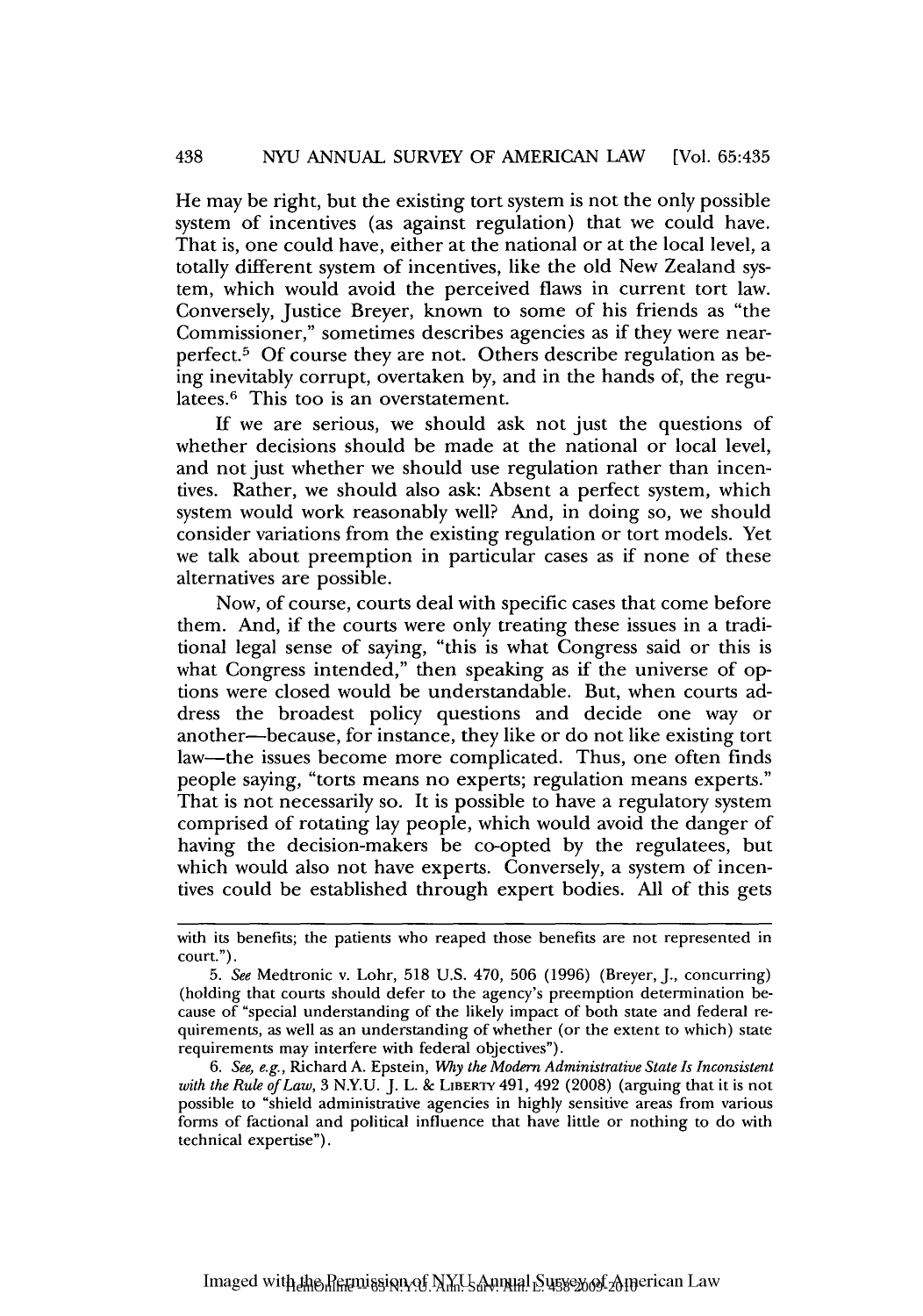lost in the simplicity of the legal case before courts that know little about regulation and virtually nothing about torts.

The current discussion also fails to ask some subsidiary questions that arise in the light of these first questions that I have put to you. Who, where, and by whom are *minimum* standards of behavior best set, as against total standards of behavior? What institutions are best suited to decide the minimum levels we want individuals (and corporations) to live up to? And is this "minimum" decision best made locally or nationally? These may be very different questions from the "who, where, and what level" questions for setting standards *above* that minimum. The classic tort position was very simple on this issue: Administrative regulation and legislation are very good at setting minimum standards, but minimum standardsfor example, laws whose violation establishes negligence per se are never safe havens. That was a rather simplistic notion, and I am not sure that it is a notion that can survive today. But the question of whether minimum standards are best set locally or nationally, and whether they are best set by experts or by lay people, is rarely talked about in the cases involving preemption.

There are consequences to this failure. If the government at its highest levels sets total standards, it determines who is worth living and who is worth dying because it determines what is worth doing to save lives and what is not. Symbolically, that is a dangerous position in which to put the State. I am reminded of Justice Potter Stewart's question during the oral argument of the famous *Pentagon* Papers case.<sup>7</sup> There he asked [to paraphrase],

Professor Bickel **....** Let us assume that when the members of the Court go back and open up this sealed record we find something there that absolutely convinces us that its disclosure would result in the sentencing to death of a hundred young men whose only offense had been that they were nineteen years old and had low draft numbers. What should we do?"

Professor Bickel started to answer as an academic, and then he remembered that he was a lawyer before the Court and so effectively said, "Justice Stewart, that isn't this case. Don't deal with it."9 And of course Justice Stewart did not. Justice Black, who died shortly after writing an opinion in this case, told his clerks, who told to me: "Stewart asked the right question, but the answer was wrong." The problem is not that a hundred lives would be lost. In

439

<sup>7.</sup> N.Y. Times Co. v. United States, 403 U.S. 713 (1971).

*<sup>8.</sup> See* Transcript of Oral Argument at 45-46, *NY Times Co.,* 403 U.S. 713 (No. 1873).

*<sup>9.</sup> See id.*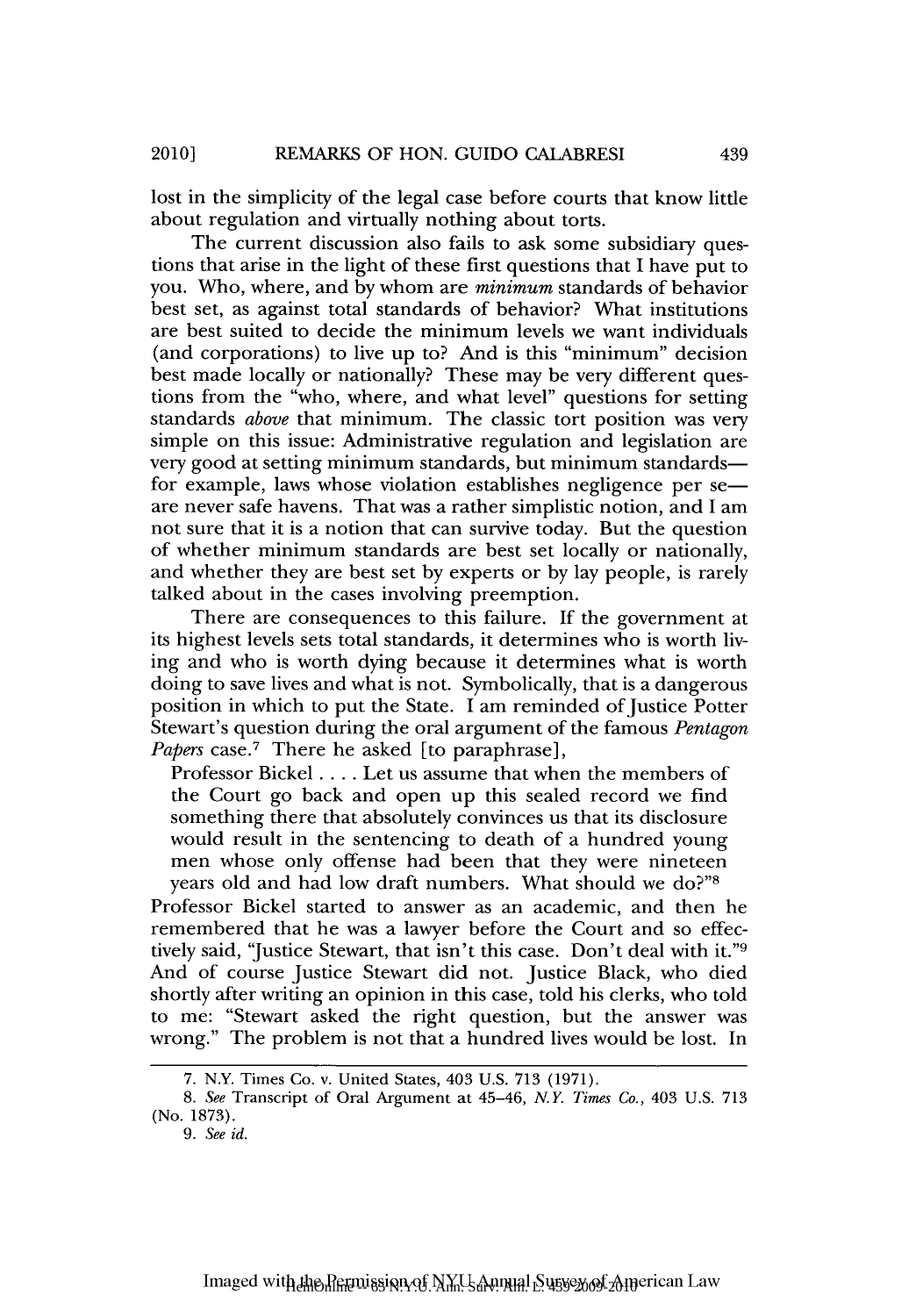the parlance of the time, we waste a hundred lives all the time for things far less important than freedom of speech. The terrible aspect is that the Supreme Court of the United States would be saying that a hundred lives are not worth saving. That is why we try to save people crazy enough to row across the Atlantic, or spend millions to save hostages who are taken. Even when lives in some sense are not "worth it," symbolically they are much too important to ignore.

Justice Black's answer to this problem was rather dire [to paraphrase]: We should have an absolute rule against all prior restraints so that if people die as a result of publication, they do so before any court can be involved. That is, ensure that the hostages die before anybody can go rescue them.

Justice Black's approach was draconian. But, whether he was right or wrong, there is a danger in having the State make very clear what lives are worth saving and what lives are not. One advantage and I am not saying that it wins out—of having the State, whether national or local, set minimum standards is that the State is then in the position of saying: People must do at least this much, but more should be done. The State thereby avoids being in the position of saying it is okay to kill someone.

Of course, the other side is that if we use an incentive system we come mighty close to pricing lives. We find ways to avoid having the State say that Dick Epstein is worth more than Peter Schuck. But we do it by creating a system that tells us that Epstein and Schuck are both worth exactly \$87,327 (which sounds like rather much to me).

The other question that gets lost in this is whether these decisions are best made ex post or ex ante. Regulation tends to tell us what is acceptable ahead of time on the basis of what is known at that time. We all know that supposedly in torts, under the old Learned Hand test, liability for negligence is based on what a reasonable person should have known at the time the accident-causing event took place. But there is also strict liability, and, very often, torts decides on the basis of what we have learned because of the accident or after it and so creates incentives for people to think about what we do not yet know. Now again, is that good? Is it bad? Is it best done nationally? Is it best done locally? Is the decision best made by experts or not by experts if it is ex post or not? Is an ex post vantage point best for minimum standards or maximum standards? All these are the questions that are inherent in the problem of preemption.

Finally, there is the question of what kind of decision-makers we want to have make all these decisions. And this raises not only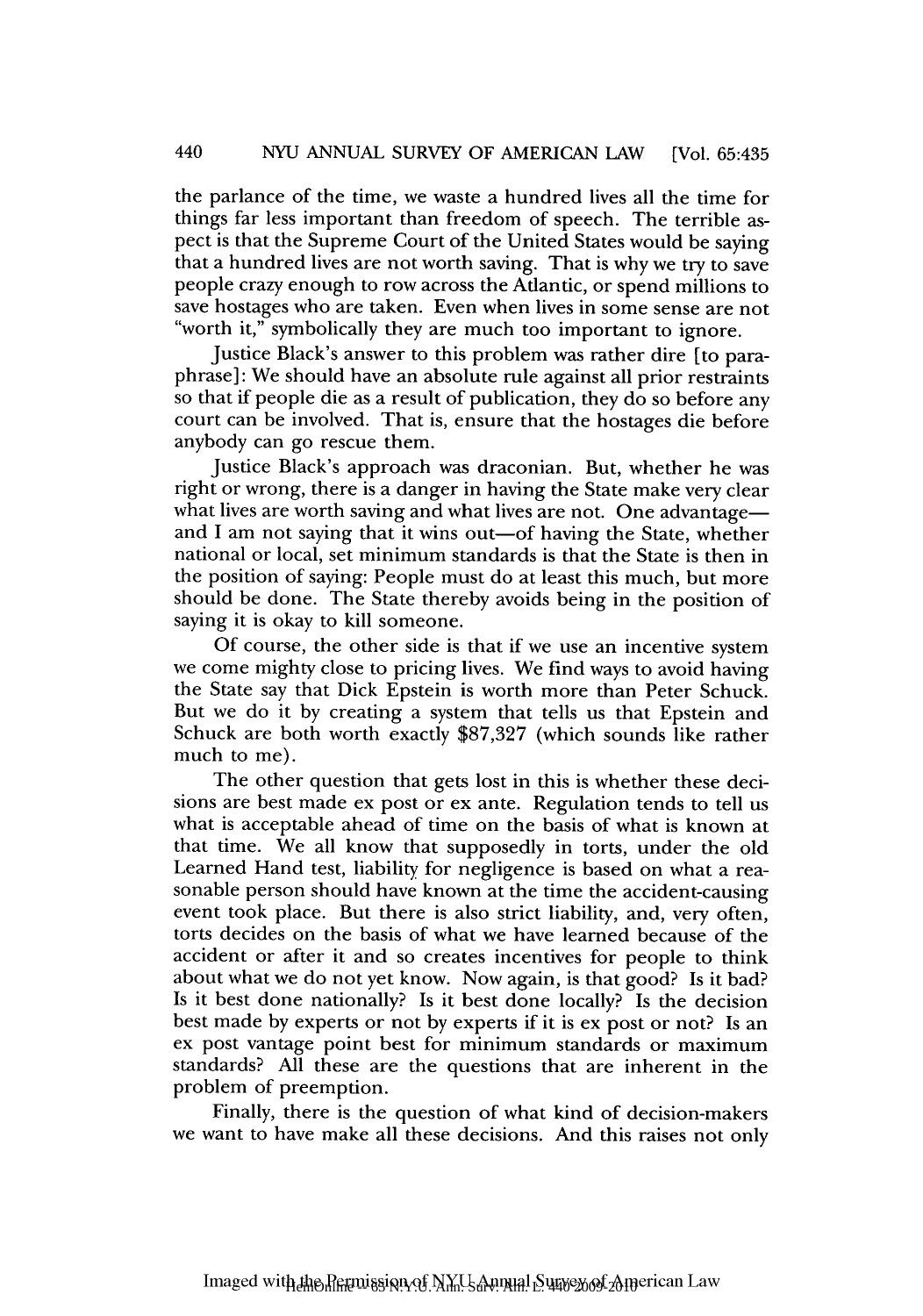the questions of: (a) what kind of decision-makers we want; if we want local or national, minimum or maximum, incentive or regulatory decisions; (b) when do we think lay people are good at making the decisions; and (c) when do we think experts are good at it. If the problem is as complex as I believe it to be, it also raises the question of who is best suited to make the decision *of what we do?*

If Congress speaks, we all know that we comply. But Congress rarely says anything, or if it says anything, it often does not know what it is saying. And that is so in both directions. Did Congress say something in *Medtronic*?<sup>10</sup> Did it say something in *Wyeth*?<sup>11</sup> I do not believe that Congress said anything in *Wyeth,* though some people have suggested that it did. But in *Medtronic,* yes, Congress did say something; but did Congress mean it? And if Congress now turns around and says it meant the opposite in *Medtronic,* does that really mean anything at all? In the temple of truth, should we not at least ask: How can we make sure that the decision, as to who makes these decisions, is better made? If Congress is not good at it, believe me, the courts are lousy. State courts, elected as they are in most places, federal courts, selected as we are-God help us!

A federal court like the Supreme Court-which understandably spends most of its time talking about civil rights, national security, and how many people should be hanged—does not know a darned thing about this issue. As far as I am concerned, there is only one Justice of the Supreme Court who really understands torts and that is Ruth Bader Ginsburg. The other Justice who comes close is Clarence Thomas. But who else can make these decisions if not courts?12 A royal commission of the United States? I do not know, but I think we ought to think about all this because otherwise these decisions will be made in the most simplistic way, and, inevitably, the nature of the decisions will shape the commentary in these discussions.

Now, some will say, as good Burkean conservatives, that if there is no way of making a decision well, we should stick with traditions and old presumptions. And for a long time we did just that. The old presumptions held that one does not assume preemption; that courts should not presume that federal standards do more than es-

441

<sup>10.</sup> Riegel v. Medtronic, Inc., 552 U.S. 312 (2008).

<sup>11.</sup> Wyeth v. Levine, 129 S. Ct. 1187 (2009).

<sup>12.</sup> Some, usually administrative law professors, suggest administrative agencies should decide who decides. But when they do so, they almost always speak of idealized agencies and not the real life, flawed ones.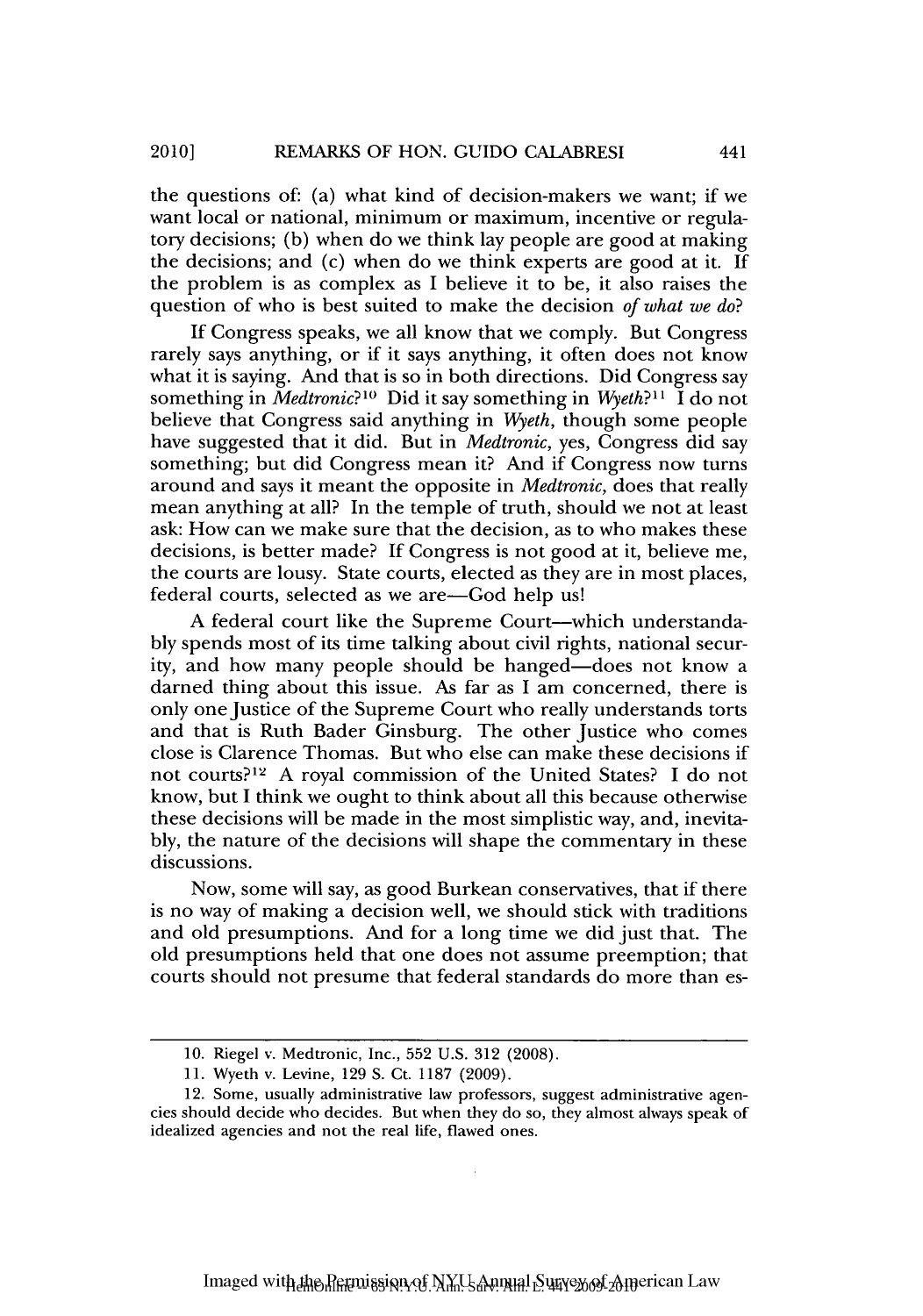tablish the minimum.<sup>13</sup> That seems not to be working. But for a long time, the reason we stuck with presumptions like these was not because they were particularly good, but because we felt very uncomfortable with making any decisions in any other way.

\* \* \* \* \*

The underlying questions remain: how to decide between regulation and incentives, how to decide between regulation and incentives locally and nationally, how to decide between regulation and incentives when we are unwilling to bear the distributional costs of incentives or of regulations. If we do not think seriously about these questions then the whole nature of the society in which we have all grown up, that we have taken for granted-a system, that is, that makes predominant use of incentives that are well-controlled, fine-tuned, often bad, and with dramatic distributional consequences-will cease to be in ways that might surprise us. That will be true not just in torts, but in the economy as a whole.

Thank you.

<sup>13.</sup> See, e.g., Rice v. Santa Fe Elevator Corp., 331 U.S. 218, 230 (1947) ("[W]e start with the assumption that the historic police powers of the States were not to be superseded by the Federal Act unless that was the clear and manifest purpose of Congress.").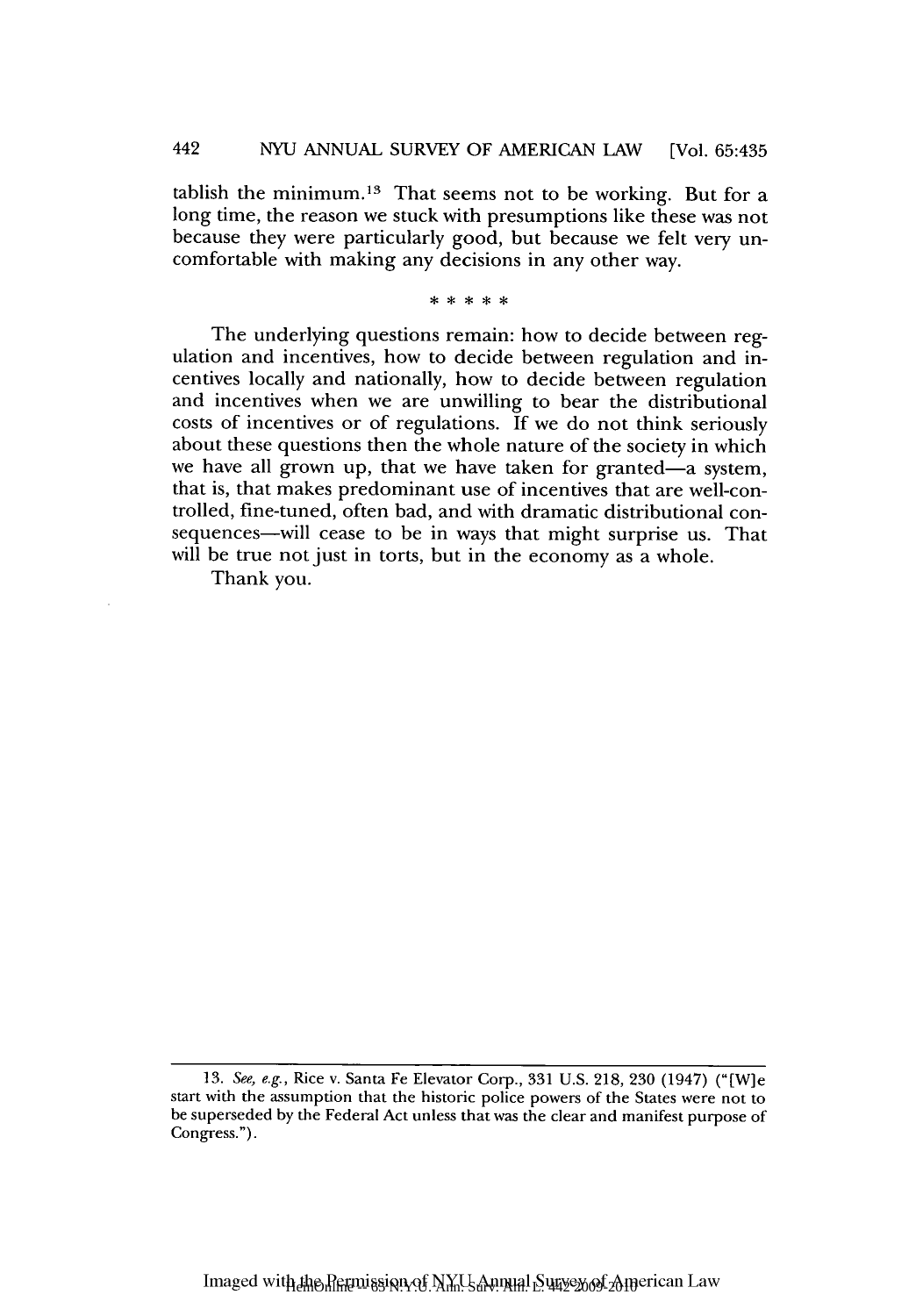## **REMARKS OF GILLIAN METZGERt**

## *GILLIAN METZGER\**

**I** thought that **I** would begin **by** putting my priors on the table. On that front, I am actually surprised but pleased to find out that **I** might be agreeing more with Rick [Hills] than I was expecting to on this panel. On the institutional design question I share some concerns with Susan [Frederick] and Dan [Schweitzer]. However, in the preemption context my inclination is that federal agencies can, and have the capacity to, do a better balancing of the federalism and national interests than either Congress or the courts. And **I** also think that there are instances in which agencies can legitimately preempt on obstacle grounds, although **I** find the recent expansion in obstacle preemption very concerning.

The point I want to start with, however, relates back to Congress. **I** think it is hard to challenge the legitimacy gains of greater congressional involvement in this area. In particular, Congress needs to be involved in order to address the social insurance aspect of preemption cases. This is because agencies do not have the ability to say, without congressional approval, that even if we make the right systemic regulatory decision, somebody is going to get hurt and maybe compensation should be available. **A** decision to provide compensation has to be made at the congressional level. **I** agree, though, with Rick [Hills] that Congress has shown too much predilection for addressing preemption without the kind of clarity and specificity that is needed. In addition, if we are talking about issues that are going to end up having an administrative edge, the reality is that Congress generally delegates very broadly to agencies. **I** find it difficult to imagine Congress as willing or able to change that practice and delegate more clearly when it comes to administrative preemption. The typical reasons given for why Congress delegates broadly—the political difficulties of reaching agreement on regulatory specifics; the lack of time and expertise needed to ad-

t This is a modified transcript of remarks given **by** Prof. Gillian Metzger at the **2009** Symposium of the *New York University Annual Survey of American Law* (February **28, 2009).** The Symposium was entitled *Tort Law in the Shadow of Agency Preemption.* Professor Metzger spoke on the panel entitled "Issues of Federalism." **A** recording of all speeches is on file with the *New York University Annual Survey of American Law.*

**<sup>\*</sup>** Professor Metzger is a professor at Columbia Law School. **She** received a **J.D.** from Columbia, a B. Phil. from Oxford, and a B.A. from Yale.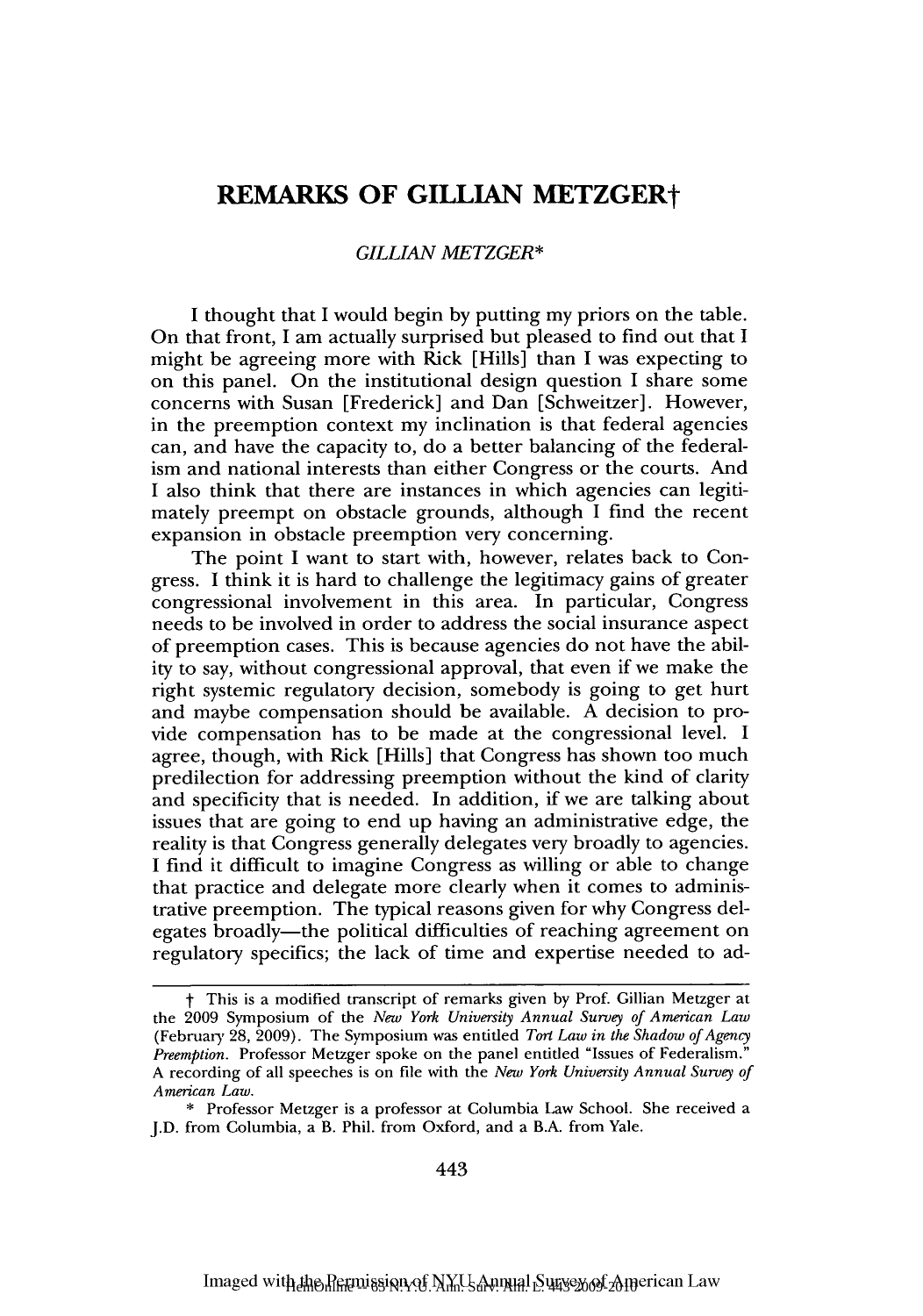dress specific issues; the need to have regulatory schemes that are flexible and can respond to new challenges as they emerge—all apply in the context of administrative preemption.

What I am even more convinced of is that a greater role for agencies in the preemption context is simply inevitable. The reasons are not only the economic and national political reasons that Rick [Hills] mentioned, but additionally, I do not think that courts are going to enforce rules requiring Congress to play a central role. It is just too much at odds with the norms of the national administrative state that we have developed over the last century-and are only developing further-to think that is going to happen. So I truly believe that we need to face the fact that agencies will inevitably play a bigger role here. I happen to think that that is not a bad outcome. Although agencies have many of the pathologies that have been identified already today, they also have some important strengths in terms of their ability to apply area-specific expertise and weigh state and national interests in particular regulatory contexts. I believe that too often the national-state debate is presented as being necessarily the kind of stark conflict that it was under the Bush Administration, without much sympathy to state interests at the national level. I am not so sure that national and state regulatory interests are always as opposed to one another as is sometimes conveyed. Another point to note about agencies, which is important for what I want to get to, is that agencies are more amenable to being checked by a variety of different actors than either Congress or the courts. That matters because I think the issue on which we should be focusing—the real institutional design question—is: Accepting that agencies are inevitably going to be playing a role here, how do we structure their involvement to make sure that they make the best decisions about preemption? In particular for federalism interests, how do we structure their involvement to ensure that state and local interests are adequately heard, responded to, and taken seriously? That was what Rick [Hills] was getting at in terms of the Vice President,<sup>1</sup> and I have somewhat similar suggestions to make.

First, let me talk about a couple of other approaches. As Rick [Hills] mentioned, one of the things I, [Catherine Sharkey], and a number of others have advocated for is the traditional administrative law response of enhanced judicial review. And I do think that subjecting preemption determinations to a more searching scrutiny could have some traction. If you look at some of the preemption

*<sup>1.</sup> See* Roderick M. Hills, Remarks at the *New York University Annual Survey of American Law* Symposium: Tort Law in the Shadow of Agency Preemption (Feb. 27, 209) (transcript available at New York University Annual Survey of American Law).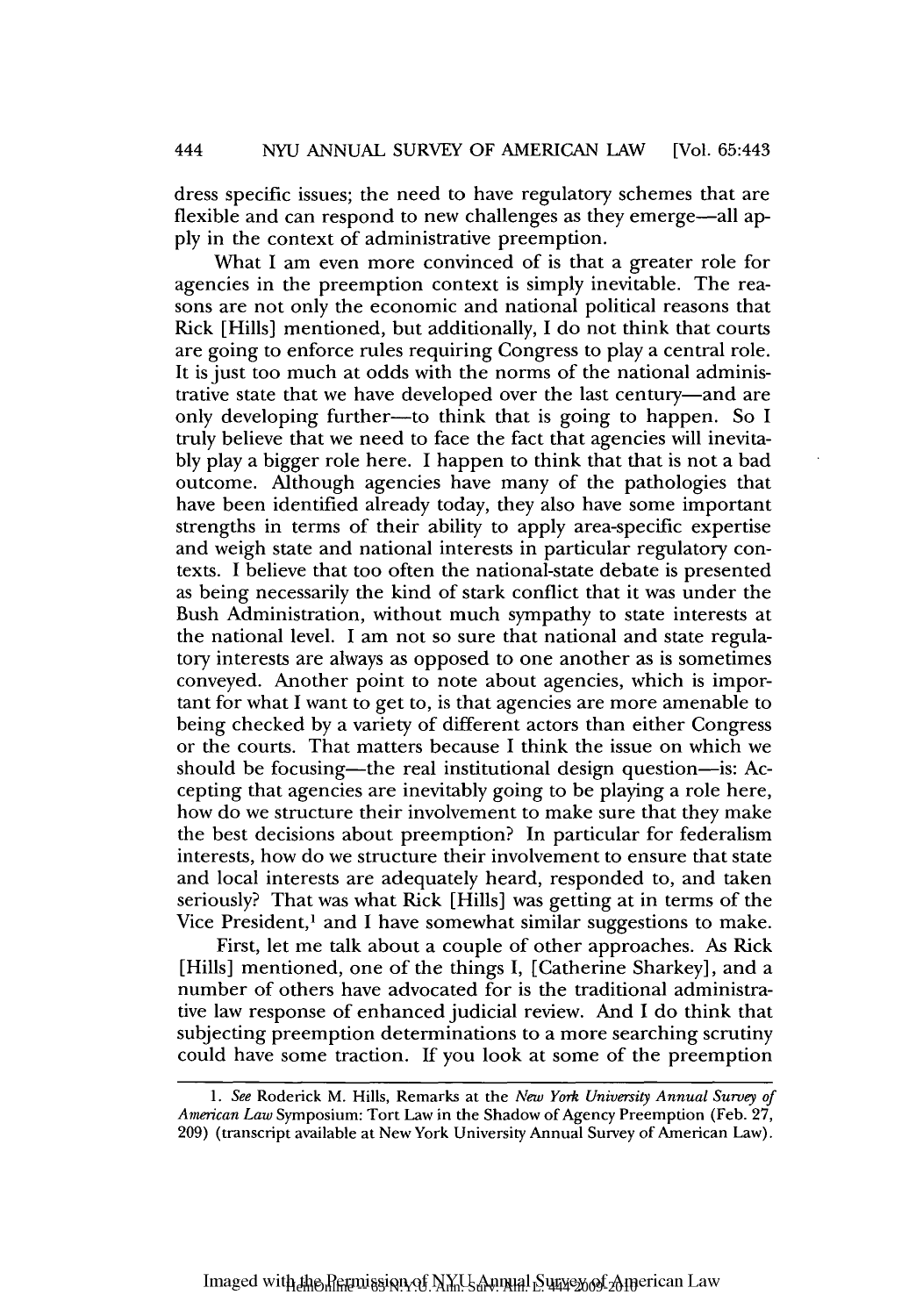regulations that came out under the Bush Administration, there are some fairly obvious APA [Administrative Procedure Act]<sup>2</sup> issues that can be raised. For example, there are issues involving inadequate notice. Such APA procedural reversal might only serve to slow down adoption of the agency's preemptive position. But with an agency that is even nominally responsive, the possibility exists that such reversals might have some substantive effect down the road. You can again put this down to my priors; I tend to believe that agencies are not so committed to a pre-chosen path that they are not interested in hearing other voices or open to responding to states' concerns. Agencies are under-resourced to be sure, and can have programmatic tunnel vision. Sometimes agencies can be overly politicized. But I believe it is a mistake to assume that agencies will be unresponsive. The critical issue is designing agencies and their relationships with their political and judicial overseers so as to encourage agencies to take other interests and perspectives seriously. As a result, I see some potential for the option of enhanced judicial scrutiny to improve preemption determinations.

Another option at the national level is enhanced congressional oversight. [Catherine Sharkey] has spoken a little bit about that in terms of Executive Order 131323 and we heard some discussion today about FDA [Food and Drug Administration] oversight. There are some obvious avenues on this front that matter. The angle I would emphasize more, however—and Rick [Hills] made this point too4-involves intra-agency checks. I could not agree more with Rick [Hills] about trying to learn lessons from the example of cooperative federalism. If we accept the inevitability of federal agencies being involved in this area, a key question is how to structure the federal regulatory process to fully bring in state and local interests.

Another mechanism might be to try to require the establishment of advisory committees within each agency, embodying state and local interests, as a means to create ongoing contact between the different levels of regulators. Issues will of course exist about whom to put on such advisory committees to represent state and local interests. But what is needed is a formal intra-agency institutional structure to represent state and local interests [a] that has an existence beyond a particular issue, **[b]** that is not dependent on the agency triggering a request for comments in a particular case, and [c] that, over time and through ongoing interactions, can build confidence, relationships, and receptivity among federal, state, and

445

<sup>2.</sup> Administrative Procedure Act, 5 U.S.C. §§ 701-6 (2006).

<sup>3.</sup> Exec. Order No. 13,132, 64 Fed. Reg. 43,255 (Aug. 4, 1999).

*<sup>4.</sup> See* Hills, *supra* note 1.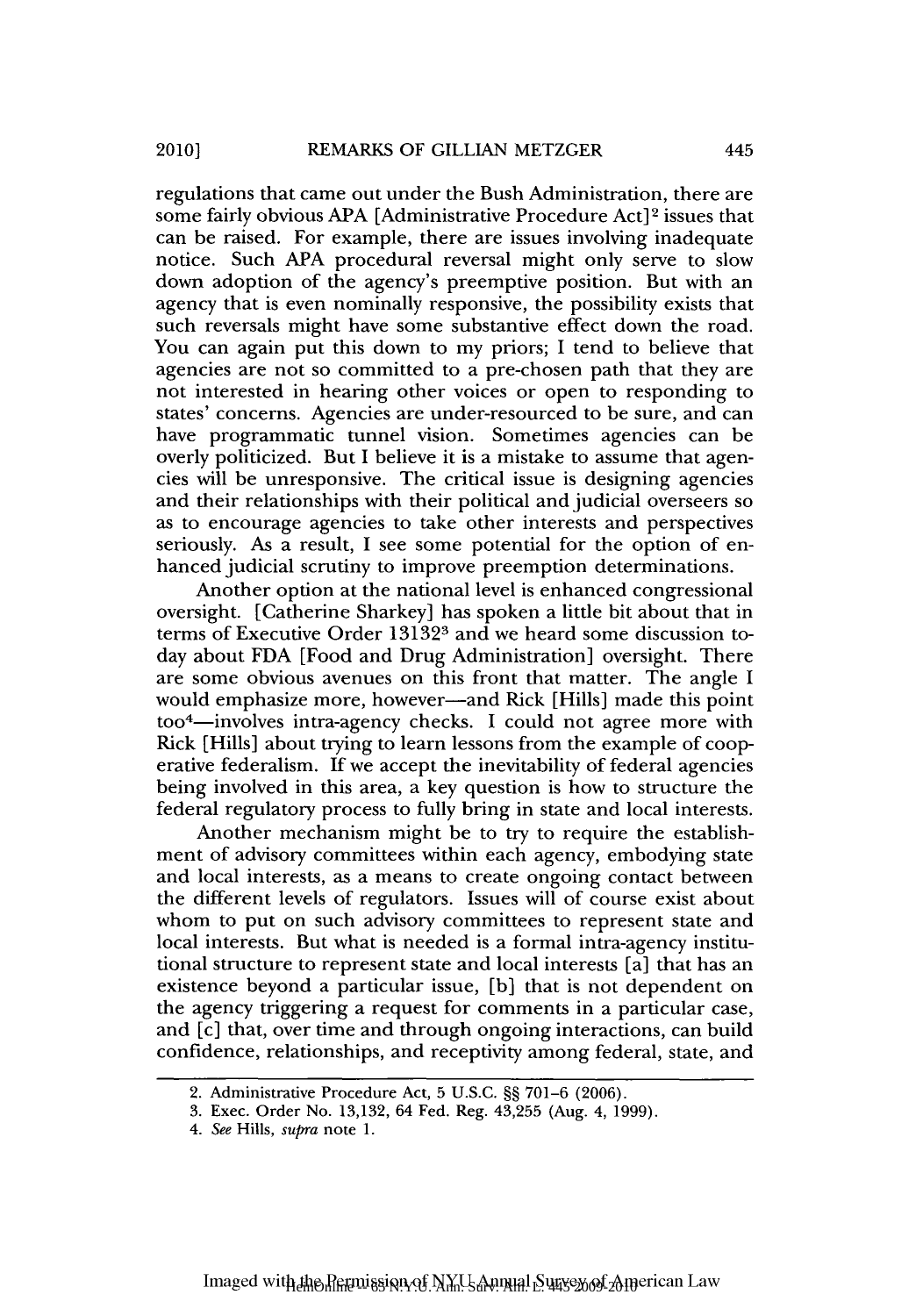local regulators. While I think the Vice President can also serve a role in terms of appeals from agencies, we really should consider building into the agencies greater sensitivity to state and local interests. This should include even those agencies that do not take a cooperative form, that implement more dual regulatory regimes, or that represent centralized federal regulatory power without a state analog. Some kind of advisory committee structure is one option for building such a formal institutional representation of federalism concerns.

There is also the option of trying to do more with the executive order and OMB [Office of Management and Budget]. That only works, of course, if you have an OMB that is sympathetic. But as Susan [Frederick] was saying, some potential exists here for a more centralized emphasis on taking state and local interests seriously. When that has happened—when agencies start taking the 13132 process of federalism generally more seriously-agency institutional culture can be significantly affected.

The last point I want to make gets outside of the executive branch and focuses instead on what states and local governments can do, and do collectively, independently of federal agencies. One of the things I find very interesting, when you look at preemption clauses, is the extent to which they reserve what I would call "complementary state measures." The language is often along the lines of, "state regulations that are identical and not in addition to federal regulation are preserved." This may create an opening for states to do more policing of the federal administrative process than has so far occurred. And it certainly is an opening I would like to see state and local governments explore. For example, regulated entities that are filing reports with the FDA of certain complications could also be required to file with states and, perhaps, local bodies. These governments would then be in a better position to police whether or not the FDA is adequately responsive to such filings and to petition the FDA or use their contacts at the federal government to increase national regulatory responsiveness. This approach is obviously much easier when there is a cooperative regulatory scheme. But one of the things that states may need to do is develop analogous regulatory competency in areas where they may have ceded too much to the federal regime, so they can play such a policing role. Developing such competency might also lead to more regulatory experimentation. For example, state-level agencies may be able to develop mechanisms that enhance regulators' access to information, so that tort suits need not be so important as information-gathering tools.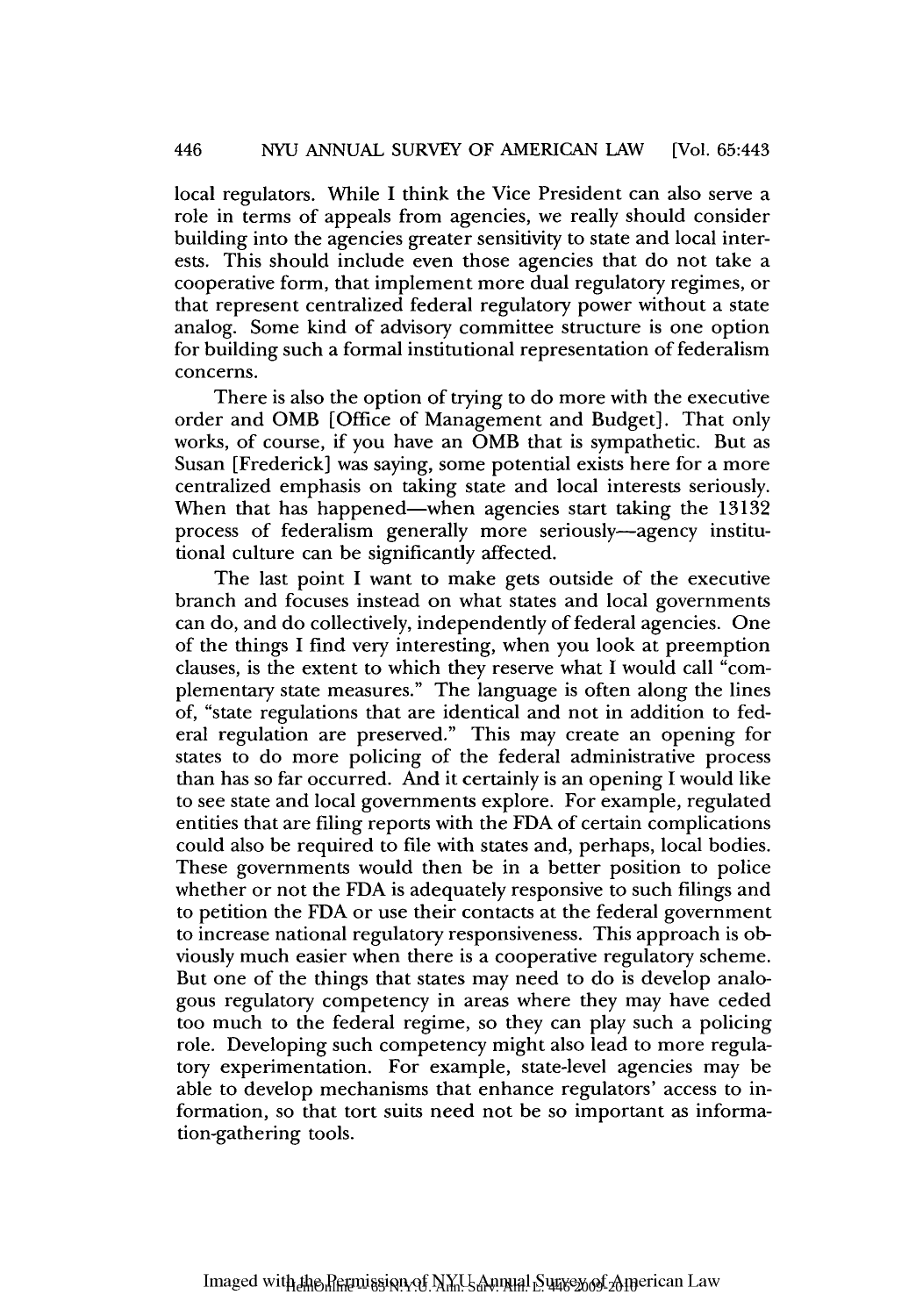I am actually quite open to arguments that none of these ideas will work. The one point that I am certain of is that the issue that needs to be addressed is how agencies confront the federalism issue. I am skeptical that trying to bump up preemption determinations to Congress is going to work in the long run. And, as was said at the earlier panel, I am concerned that we are not going to end up with a very sensible regulatory regime if we try and leave preemption determinations in the first instance to the courts.